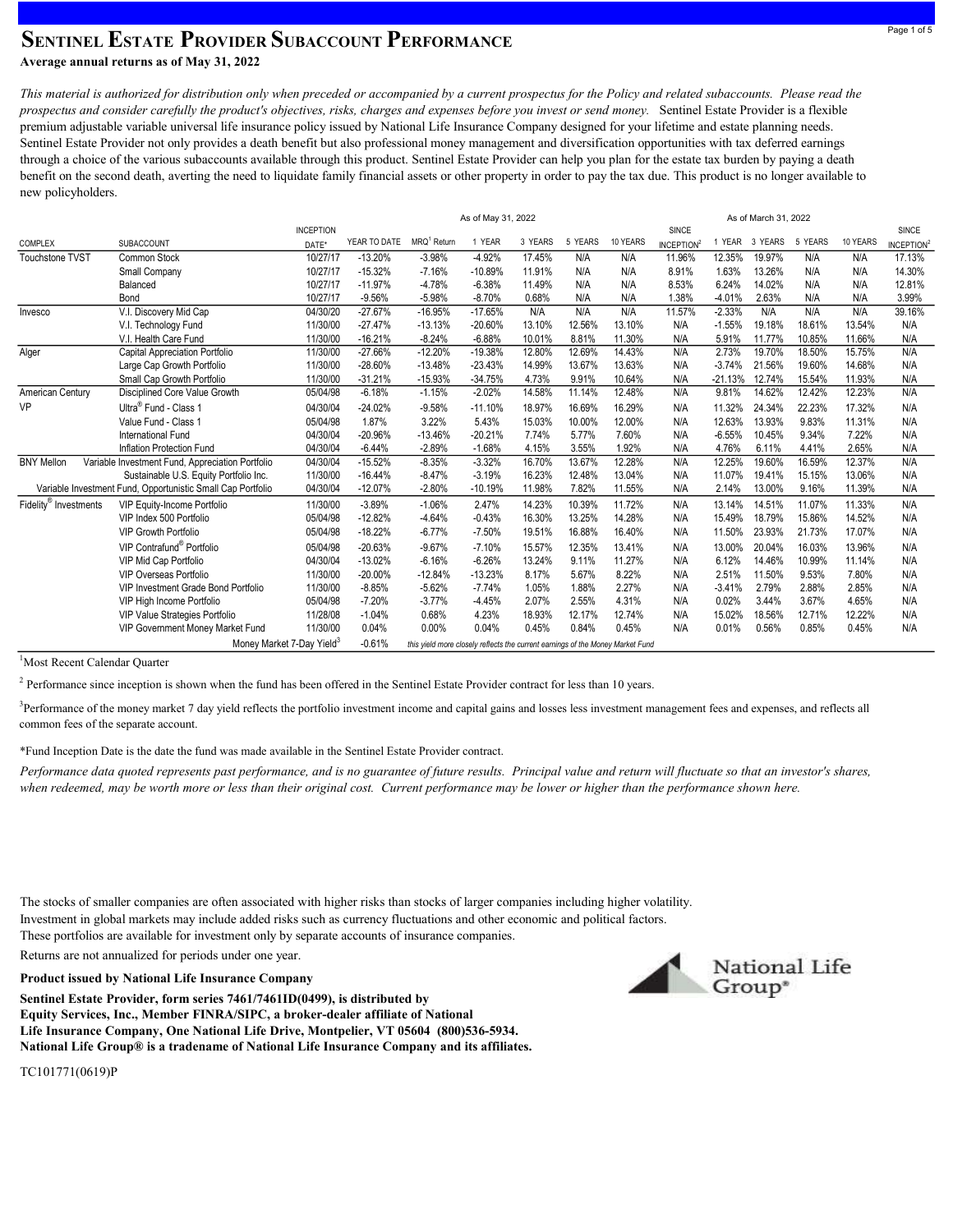|                        |                                         |                  |              | As of May 31, 2022      |           |          |          |          |                        |           |          |         |          |                        |
|------------------------|-----------------------------------------|------------------|--------------|-------------------------|-----------|----------|----------|----------|------------------------|-----------|----------|---------|----------|------------------------|
|                        |                                         | <b>INCEPTION</b> |              |                         |           |          |          |          | SINCE                  |           |          |         |          | SINCE                  |
| COMPLEX                | SUBACCOUNT                              | DATE*            | YEAR TO DATE | MRQ <sup>1</sup> Return | 1 YEAR    | 3 YEARS  | 5 YEARS  | 10 YEARS | INCEPTION <sup>2</sup> | 1 YEAR    | 3 YEARS  | 5 YEARS | 10 YEARS | INCEPTION <sup>2</sup> |
| Franklin Templeton     | Mutual Shares VIP Fund                  | 04/30/04         | $-3.07%$     | $-0.78%$                | $-3.02%$  | 7.73%    | 4.84%    | 8.52%    | N/A                    | 6.72%     | 7.77%    | 5.49%   | 7.99%    | N/A                    |
|                        | Mutual Global Discovery VIP Fund        | 11/28/08         | 0.10%        | $-1.23%$                | 2.26%     | 9.54%    | 5.63%    | 8.68%    | N/A                    | 7.24%     | 8.28%    | 5.52%   | 7.78%    | N/A                    |
|                        | US Government Securities VIP Fund       | 11/28/08         | $-5.74%$     | $-4.05%$                | $-6.35%$  | $-0.44%$ | 0.55%    | 0.81%    | N/A                    | $-4.52%$  | 0.53%    | 1.07%   | 1.09%    | N/A                    |
| Franklin               | Small Cap Value VIP Fund                | 04/30/04         | $-7.30%$     | $-2.96%$                | $-7.41%$  | 13.78%   | 8.55%    | 11.23%   | N/A                    | 1.72%     | 13.32%   | 9.38%   | 10.64%   | N/A                    |
|                        | Small-Mid Cap Growth VIP Fund           | 04/30/04         | $-30.15%$    | $-15.50%$               | $-24.75%$ | 9.62%    | 10.19%   | 11.13%   | N/A                    | $-7.28%$  | 16.40%   | 15.17%  | 12.17%   | N/A                    |
| Templeton              | Foreign VIP Fund                        | 04/30/04         | $-2.43%$     | $-1.40%$                | $-9.72%$  | 3.90%    | 0.24%    | 4.24%    | N/A                    | $-4.89%$  | 2.11%    | 1.12%   | 2.82%    | N/A                    |
| Franklin               | Global Real Estate VIP Fund             | 04/30/04         | $-13.80%$    | $-4.06%$                | $-3.89%$  | 3.68%    | 4.52%    | 6.26%    | N/A                    | 16.32%    | 6.93%    | 7.32%   | 7.00%    | N/A                    |
| JP Morgan              | Small Cap Core Portfolio                | 05/04/98         | $-14.95%$    | $-7.18%$                | $-12.90%$ | 10.69%   | 7.83%    | 11.79%   | N/A                    | $-3.02%$  | 11.57%   | 9.57%   | 11.72%   | N/A                    |
| <b>Insurance Trust</b> |                                         |                  |              |                         |           |          |          |          |                        |           |          |         |          |                        |
| Neuberger Berman       | Mid-Cap Growth Class I                  | 04/30/04         | $-24.27%$    | $-12.44%$               | $-17.40%$ | 10.41%   | 10.75%   | 11.34%   | N/A                    | $-3.35%$  | 15.83%   | 14.98%  | 12.27%   | N/A                    |
| AMT                    | Mid-Cap Growth Class S                  | 11/06/15         | $-24.32%$    | $-12.47%$               | $-17.57%$ | 10.18%   | 10.54%   | N/A      | 9.70%                  | $-3.55%$  | 15.60%   | 14.76%  | N/A      | 15.50%                 |
|                        | <b>Short Duration Bond Portfolio</b>    | 04/30/04         | $-4.20%$     | $-2.86%$                | $-4.56%$  | 0.46%    | 0.91%    | 1.03%    | N/A                    | $-2.78%$  | 1.18%    | 1.28%   | 1.17%    | N/A                    |
|                        | Sustainable Equity Portfolio            | 11/28/08         | $-14.07%$    | $-5.83%$                | $-5.86%$  | 14.08%   | 10.19%   | 12.50%   | N/A                    | 8.13%     | 16.12%   | 12.89%  | 12.54%   | N/A                    |
| <b>DWS</b>             | CROCI U.S. VIP                          | 04/30/04         | $-9.08%$     | $-5.59%$                | 0.87%     | 6.74%    | 5.67%    | 6.90%    | N/A                    | 7.98%     | 7.08%    | 7.02%   | 7.02%    | N/A                    |
|                        | Small Mid Cap Value VIP - B             | 04/30/04         | $-9.28%$     | $-4.01%$                | $-6.19%$  | 9.40%    | 5.31%    | 8.96%    | N/A                    | 7.83%     | 10.05%   | 6.07%   | 8.45%    | N/A                    |
|                        | Small Cap Index VIP - A                 | 11/28/08         | $-16.64%$    | $-7.62%$                | $-17.17%$ | 9.36%    | 7.41%    | 10.58%   | N/A                    | $-6.15%$  | 11.36%   | 9.41%   | 10.78%   | N/A                    |
| T. Rowe Price          | Equity Income Portfolio                 | 04/30/04         | $-0.08%$     | 2.50%                   | 3.29%     | 13.66%   | 9.94%    | 11.14%   | N/A                    | 13.32%    | 13.78%   | 10.58%  | 10.63%   | N/A                    |
|                        | Blue Chip Growth Portfolio              | 04/30/04         | $-28.23%$    | $-12.38%$               | $-20.66%$ | 8.76%    | 11.26%   | 13.96%   | N/A                    | 2.36%     | 15.40%   | 17.43%  | 15.39%   | N/A                    |
|                        | Health Sciences Portfolio <sup>3</sup>  | 04/30/04         | $-17.29%$    | $-8.66%$                | $-9.93%$  | 12.76%   | 12.05%   | 16.19%   | N/A                    | 3.36%     | 14.06%   | 14.63%  | 17.12%   | N/A                    |
|                        | Moderate Allocation Portfolio           | 11/28/08         | $-12.97%$    | $-6.45%$                | $-10.35%$ | 6.65%    | 6.15%    | 7.93%    | N/A                    | 0.25%     | 8.85%    | 8.41%   | 8.07%    | N/A                    |
| Wells Fargo VT         | Opportunity Fund <sup>SM</sup>          | 05/04/98         | $-16.99%$    | $-8.48%$                | $-7.28%$  | 13.57%   | 11.11%   | 12.45%   | N/A                    | 9.43%     | 16.44%   | 13.96%  | 12.45%   | N/A                    |
|                        | Discovery Fund <sup>SM</sup>            | 05/04/98         | $-36.36%$    | $-18.86%$               | $-36.04%$ | 2.78%    | 7.53%    | 10.54%   | N/A                    | $-18.11%$ | 12.30%   | 13.73%  | 12.32%   | N/A                    |
| AB VPS                 | Growth & Income Portfolio               | 04/29/19         | $-3.37%$     | $-0.84%$                | 2.68%     | 13.68%   | N/A      | N/A      | 11.18%                 | 13.00%    | N/A      | N/A     | N/A      | 14.47%                 |
|                        | Small/Mid Cap Value Fund - Class A      | 11/28/08         | $-10.32%$    | $-5.24%$                | $-6.92%$  | 12.37%   | 7.90%    | 11.50%   | N/A                    | 6.47%     | 12.73%   | 8.61%   | 11.05%   | N/A                    |
|                        | International Value Fund - Class A      | 11/28/08         | $-9.29%$     | $-7.12%$                | $-11.16%$ | 5.78%    | 0.37%    | 5.29%    | N/A                    | $-1.86%$  | 4.41%    | 1.82%   | 3.68%    | N/A                    |
|                        | International Growth Fund               | 11/28/08         | $-20.25%$    | $-14.42%$               | $-17.90%$ | 9.34%    | 5.59%    | 6.72%    | N/A                    | $-6.38%$  | 11.38%   | 8.74%   | 6.08%    | N/A                    |
| Invesco Oppenheimer    | V.I. Main Street Small Cap              | 05/25/19         | $-13.56%$    | $-5.87%$                | $-10.20%$ | 13.58%   | N/A      | N/A      | 12.43%                 | 1.54%     | N/A      | N/A     | N/A      | 21.12%                 |
|                        | V.I. Conservative Balanced              | 05/25/19         | $-12.16%$    | $-6.14%$                | $-8.30%$  | 6.29%    | N/A      | N/A      | 6.11%                  | 1.18%     | N/A      | N/A     | N/A      | 12.57%                 |
|                        | V.I. Global Strategic Income            | 05/25/19         | $-8.46%$     | $-5.21%$                | $-10.83%$ | $-1.56%$ | N/A      | N/A      | $-1.48%$               | $-5.56%$  | N/A      | N/A     | N/A      | 1.67%                  |
| VanEck                 | VIP Emerging Markets Class I            | 11/28/08         | $-22.85%$    | $-17.64%$               | $-34.34%$ | $-2.69%$ | $-0.58%$ | 3.46%    | N/A                    | $-27.88%$ | $-1.30%$ | 2.71%   | 2.84%    | N/A                    |
|                        | VIP Unconstrained Emerging Markets Bond | 11/28/08         | $-8.08%$     | $-3.98%$                | $-12.89%$ | 0.84%    | 1.30%    | 0.16%    | N/A                    | $-4.52%$  | 2.19%    | 2.49%   | 0.63%    | N/A                    |
|                        | VIP Global Resources Class I            | 11/28/08         | 20.44%       | 21.91%                  | 20.28%    | 23.23%   | 9.07%    | 2.79%    | N/A                    | 30.94%    | 19.53%   | 7.11%   | 1.23%    | N/A                    |

<sup>1</sup>Most Recent Calendar Quarter

<sup>2</sup> Performance since inception is shown when the fund has been offered in the Sentinel Estate Provider contract for less than 10 years.

 $<sup>3</sup>$  Effective June 1, 2015 the T.Rowe Price Health Sciences Portfolio was closed to new investors and therefore not available as an investment option on this</sup> product for contract owners who were not already invested in that fund as of the closing date.

\*Fund Inception Date is the date the fund was made available in the Sentinel Estate Provider contract.

Performance of the subaccounts reflects the investment income and capital gains and losses less investment management fees and expenses of the underlying funds, but does not include the effects of cost of insurance, policy expenses, or potential surrender charges. (If these charges were included, the total returns would be significantly lower.)

Please refer to the hypothetical illustration in the prospectus which shows the effect on performance of various assumptions regarding the cost for insurance protection. You may also wish to obtain a personalized illustration which reflects the cost of your policy's insurance protection.

Fidelity VIP Government Money Market Fund: You could lose money by investing in the fund. Although the fund seeks to preserve the value of your investment at \$1.00 per share, it cannot guarantee it will do so. An investment in the fund is not insured or guaranteed by the Federal Deposit Insurance Corporation or any other government agency. The fund's sponsor has no legal obligation to provide financial support to the fund, and you should not expect that the sponsor will provide financial support to the the fund at any time. Fund shares are not guaranteed by the U.S. government.

Effective April 30, 2004, the INVESCO VIF – Dynamics Fund reorganized into the AIM V.I. – Dynamics Fund, the INVESCO VIF – Health Sciences Fund reorganized into the AIM V.I. – Health Sciences Fund, and the INVESCO VIF – Technology Fund reorganized into the AIM V.I. – Technology Fund.

Effective April 11, 2005, the Strong Mid Cap Growth Fund II reorganized into the Wells Fargo Advantage Discovery Fund and the Strong Opportunity Fund II reorganized into the Wells Fargo Advantage Opportunity Fund.

Effective May 1, 2005, the Franklin Small Cap Fund was renamed the Franklin Small-Midcap Growth Securities Fund.

## Product issued by National Life Insurance Company

Sentinel Estate Provider, form series 7461/7461ID(0499), is distributed by Life Insurance Company, One National Life Drive, Montpelier, VT 05604 (800)536-5934. Equity Services, Inc., Member FINRA/SIPC, a broker-dealer affiliate of National National Life Group® is a tradename of National Life Insurance Company and its affiliates.





Page 2 of 5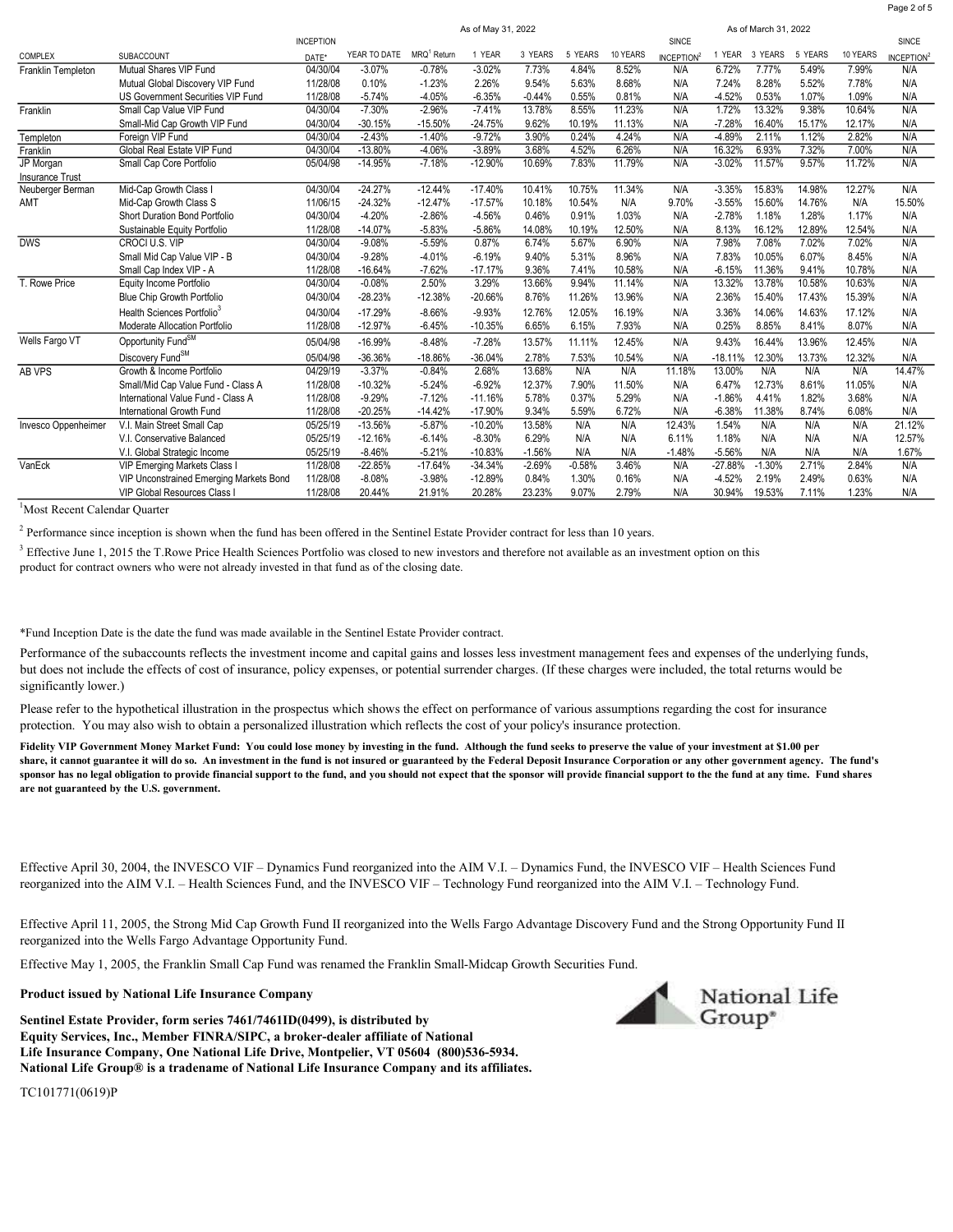Effective October 2, 2006, the AIM V.I. – Health Sciences Fund has been renamed AIM V.I. – Global Health Care Fund.

Effective October 2, 2006, the Franklin Templeton Small Cap Fund has been renamed Franklin Small-Mid Cap Growth Securities Fund.

Effective October 2, 2006, the Morgan Stanley Dean Witter Fixed Income Fund has been renamed Morgan Stanley Core Plus Fixed Income Portfolio.

Effective October 2, 2006, the Scudder Dreman High Return Fund has been renamed DWS Dreman High Return Equity VIP. The Scudder Dreman Small Cap Value Fund has been renamed DWS Dreman Small Cap Value VIP. The Scudder Equity 500 Index Fund has been renamed DWS Equity 500 Index VIP. The Scudder Small Cap Index Fund has been renamed DWS Small Cap Index VIP.

Effective November 3, 2006, the DWS Dreman Small Cap Value VIP has been renamed DWS Dreman Small Mid Cap Value VIP.

Effective October 2, 2006, the Sentinel Variable Products Trust Growth Index has been eliminated. The assets held in the Sentinel Variable Products Trust Growth Index have been transferred to the Fidelity® Investments VIP Index 500 Portfolio.

Effective May 1, 2007 the Franklin Real Estate Fund has been renamed Franklin Global Real Estate Securities Fund.

Effective May 1, 2007 the Neuberger Berman AMT Limited Maturity Bond Portfolio has been renamed Neuberger Berman AMT Lehman Brothers Short Duration Bond Portfolio.

Effective March 26, 2008 the Neuberger Berman AMT Fasciano Portfolio has been renamed Neuberger Berman AMT Small Cap Growth Portfolio.

Effective May 1, 2008 the Alger American Leveraged AllCap Portfolio has been renamed Alger American Capital Appreciation Portfolio. The Alger American Small Capitalization Portfolio has been renamed Alger American SmallCap Growth Portfolio.

Effective July 1, 2008 the Alger American Growth Portfolio has been renamed Alger American LargeCap Growth Portfolio.

Effective September 26, 2008, the Neuberger Berman AMT Lehman Brothers Short Duration Bond Portfolio has been renamed Neuberger Berman AMT Short Duration Bond Portfolio.

Effective April 24, 2009, end of business, the JP Morgan International Equity Portfolio was merged into the JP Morgan Insurance Trust International Equity Portfolio. The JP Morgan Small Company Portfolio was merged into the JP Morgan Insurance Trust Small Cap Equity Portfolio, which was subsequently renamed JP Morgan Insurance Trust Small Cap Core Portfolio.

Effective May 1, 2009, the Franklin Templeton Mutual Discovery Securities Fund has been renamed Franklin Templeton Mutual Global Discovery Securities Fund.

Effective June 1, 2009, the DWS Dreman High Return Equity VIP has been renamed DWS Strategic Value VIP.

Effective September 23, 2009, the Alger American Capital Appreciation Portfolio has been renamed Alger Capital Appreciation Portfolio. The Alger American LargeCap Growth Portfolio has been renamed Alger Large Cap Growth Portfolio. The Alger American SmallCap Growth Portfolio has been renamed Alger Small Cap Growth Portfolio.

Effective December 18, 2009, the Van Eck IT Worldwide Real Estate Fund has been liquidated.

Development Fund. Effective after close of business on April 29, 2011, the AIM V.I. Dynamics Fund has been reorganized into the Invesco V.I. Capital

Effective after close of business on April 29, 2011, the DWS Strategic Value VIP has been reorganized into the DWS Large Cap Value VIP.

Effective after close of business on April 29, 2011, the Sentinel Variable Products Trust Money Market has been eliminated. The assets held in the Sentinel Variable Products Trust Money Market have been transferred to the Fidelity® Investments VIP Money Market Portfolio.

Effective after close of business on April 29, 2011, the Sentinel Variable Products Trust Mid Cap Growth Fund has been renamed Sentinel Variable Products Trust Mid Cap Fund.

Effective after close of business on April 29, 2011, the AIM V.I. Global Health Care Fund has been renamed Invesco V.I. Global Health Care Fund.

Effective after close of business on April 29, 2011, the AIM V.I. Technology Fund has been renamed Invesco V.I. Technology Fund. Effective after close of business on April 29, 2011, the Dreyfus VIF Developing Leaders Fund has been renamed Dreyfus VIF Opportunistic Small Cap Fund.

Effective after close of business on April 29, 2011, the Oppenheimer Strategic Bond Fund/VA has been renamed Oppenheimer Global Strategic Income/VA Fund.

Effective after close of business on April 29, 2011, the Van Eck IT Worldwide Emerging Markets Fund, the Van Eck IT Worldwide Global Bond Fund, and the Van Eck IT Worldwide Global Hard Assets Fund has been renamed: Van Eck VIP Emerging Markets Fund, Van Eck VIP Global Bond Fund, and Van Eck VIP Global Hard Assets Fund respectively.

Effective after close of business on April 29, 2011, the Oppenheimer Main Street Small Cap Fund/VA has been renamed Oppenheimer Main Street Small & Mid-Cap/VA Fund.

Effective after close of business on December 31, 2011, the Illuminations Model Portfolio will no longer be available.

Effective after close of business on April 27, 2012 the Invesco V.I. Capital Development Fund has been reorganized into the Invesco V.I. Mid Cap Growth Fund.

## Sentinel Estate Provider, form series 7461/7461ID(0499), is distributed by Equity Services, Inc., Member FINRA/SIPC, a broker-dealer affiliate of National Life Insurance Company, One National Life Drive, Montpelier, VT 05604 (800)536-5934

NATIONAL LIFE INSURANCE COMPANY HOME OFFICE: ONE NATIONAL LIFE DR., MONTPELIER, VT 05604 (802)-229-3333 WWW.NATIONALLIFEGROUP.COM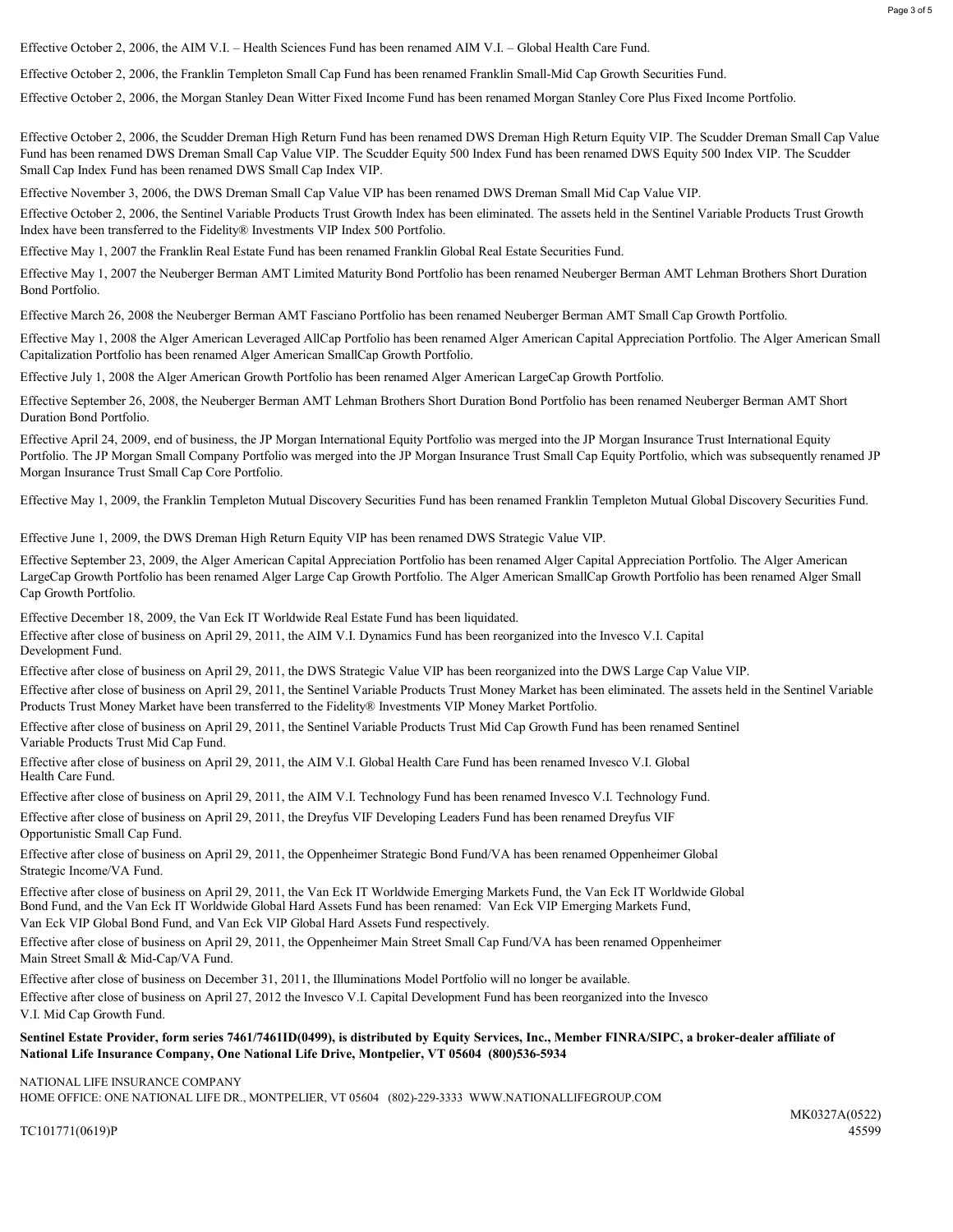Page 4 of 5

Effective after close of business on September 30, 2012, the Neuberger Berman AMT Partners Portfolio has been renamed Neuberger Berman AMT Large Cap Value Portfolio.

Main Street Small Cap Fund/VA. Effective after close of business on April 29, 2013, the Oppenheimer Main Street Small & Mid-Cap Fund/VA has been renamed Oppenheimer

Effective after close of business on April 29, 2013, the Oppenheimer Balanced Fund/VA has been renamed Oppenheimer Capital Income Fund/VA.

Emerging Markets Bond Fund. Effective after close of business on April 30, 2013, the Van Eck VIP Global Bond Fund has been renamed Van Eck VIP Unconstrained

Value VIP. Effective after close of business on April 30, 2013, the DWS Dreman Small Mid Cap Value VIP has been renamed DWS Small Mid Cap

Effective after close of business on April 25, 2014, the American Century VP Vista Fund will no longer be available.

Franklin Templeton VIPT Franklin Global Real Estate VIP Fund. Effective after close of business on May 1, 2014, the Franklin Templeton VIPT Franklin Global Real Estate Securities Fund has been renamed as

Franklin Templeton VIPT Franklin Small Cap Value VIP Fund. Effective after close of business on May 1, 2014, the Franklin Templeton VIPT Franklin Small Cap Value Securities Fund has been renamed as

Franklin Templeton VIPT Franklin Small-Mid Cap Growth VIP Fund. Effective after close of business on May 1, 2014, the Franklin Templeton VIPT Franklin Small-Mid Cap Growth Securities Fund has been renamed as

Franklin Templeton VIPT Franklin US Government Securities VIP Fund. Effective after close of business on May 1, 2014, the Franklin Templeton VIPT Franklin US Government Fund has been renamed as

Franklin Templeton VIPT Franklin Mutual Global Discovery VIP Fund. Effective after close of business on May 1, 2014, the Franklin Templeton VIPT Mutual Global Discovery Securities Fund has been renamed as

Franklin Templeton VIPT Franklin Mutual Shares VIP Fund. Effective after close of business on May 1, 2014, the Franklin Templeton VIPT Mutual Shares Securities Fund has been renamed as

Franklin Templeton VIPT Templeton Foreign VIP Fund. Effective after close of business on May 1, 2014, the Franklin Templeton VIPT Templeton Foreign Securities Fund has been renamed as

Effective after close of business on December 1, 2014, the DWS Large Cap Value VIP Fund has been renamed as Deutsche Large Cap Value VIP - B Fund.

Effective after close of business on December 1, 2014, the DWS Small Mid Cap Value VIP Fund has been renamed as Deutsche Small Mid Cap Value VIP - B Fund.

Effective after close of business on December 1, 2014, the DWS Small Cap Index VIP Fund has been renamed as Deutsche Small Cap Index VIP - A Fund.

Effective after close of business on December 1, 2014, the J.P. Morgan Insurance Trust International Equity Portfolio has been eliminated. The assets held in the fund have been transferred to the Fidelity® Investments VIP Money Market Portfolio.

Effective June 1, 2015 the Oppenheimer Capital Income Fund/VA has been renamed as Oppenheimer Conservative Balanced Fund/VA.

Effective November 6, 2015, the Neuberger Berman AMT Mid-Cap Growth Portfolio has been renamed as Neuberger Berman AMT Mid-Cap Growth Class I.

Effective after close of business on November 6, 2015, the Neuberger Berman AMT Small Cap Growth has been eliminated. The assets held in the fund have been transferred to the Neuberger Berman AMT Mid-Cap Growth Class S.

Effective December 1, 2015, the Fidelity® Investments VIP Money Market Fund has been renamed as Fidelity® Investments VIP Government Money Market Fund.

Effective December 1, 2015, the Wells Fargo Advantage VT Opportunity Fund has been renamed as the Wells Fargo VT Opportunity Fund.

Effective December 1, 2015, the Wells Fargo Advantage VT Discovery Fund has been renamed as the Wells Fargo VT Discovery Fund.

Effective June 16, 2016, the AllianceBernstein VPS International Value Fund has been renamed as the AB VPS International Value Fund - Class A .

Effective June 16, 2016, the AllianceBernstein VPS Small/Mid Cap Value Fund has been renamed as the AB VPS Small/Mid Cap Value Fund - Class A .

The effective date shown for fund name changes reflects the date the fund name was changed in National Life's systems and reflected on subsequent reports. This date may vary from the date the fund name was deemed effective by the fund manager.

## Sentinel Estate Provider, form series 7461/7461ID(0499), is distributed by Equity Services, Inc., Member FINRA/SIPC, a broker-dealer affiliate of National Life Insurance Company, One National Life Drive, Montpelier, VT 05604 (800)536-5934

NATIONAL LIFE INSURANCE COMPANY HOME OFFICE: ONE NATIONAL LIFE DR., MONTPELIER, VT 05604 (802)-229-3333 WWW.NATIONALLIFEGROUP.COM

TC101771(0619)P 45599

MK0327A(0522)